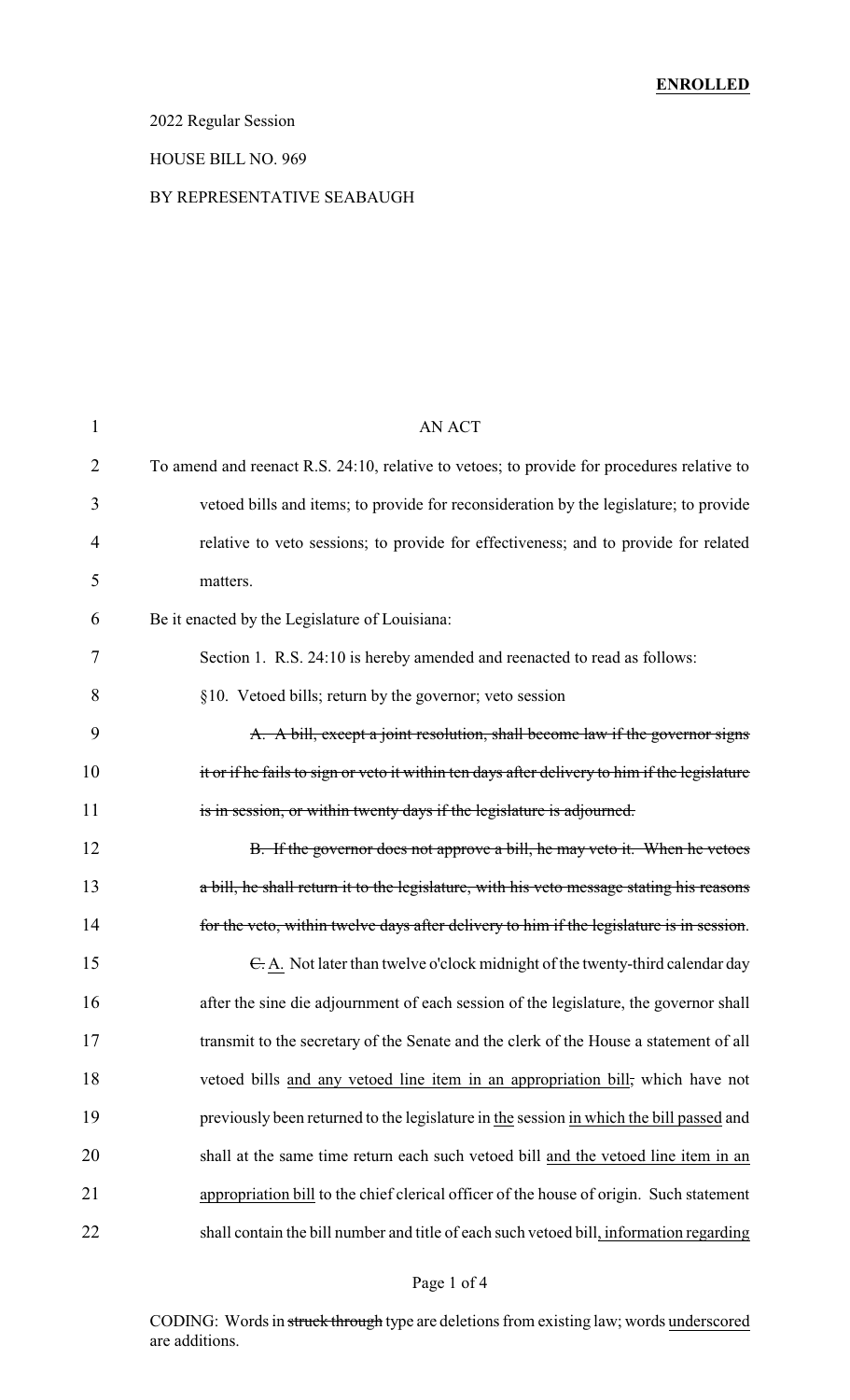any vetoed line item in an appropriation bill, and the veto message for each stating 2 the reasons for the veto of the particular bill or item. No later than midnight of the second day after receipt of such statement the secretary of the senate and the clerk of the house shall transmit by certified or registered mail, or by any other receipted written means, to each member of their respective houses a copy of the governor's statement, a list of all bills and items in an appropriation bill vetoed by the governor that have not previously been reconsidered during the session in which the bill passed, and a form for declaration by the member that a veto session for reconsideration of the listed vetoed bills and items is not necessary. The form for 10 such declaration shall contain a statement that the undersigned member finds that a veto session to reconsider the bills listed in the governor's statement is not necessary 12 and shall also provide a designated place for the signature of the member responding.

13 **D.** B. Upon receipt of the copy of the governor's statement and the 14 declaration form, each legislator who finds that a veto session to reconsider the bills 15 listed in the governor's statement vetoed bills and items is not necessary shall sign 16 the form for such declaration and shall immediately return such the signed 17 declaration form to the presiding officer of the house of which he is a member. Each 18 presiding officer shall note the date and hour of receipt of each signed form he 19 receives and shall tabulate the number of members who have by return of such 20 signed form declared that a veto session is not necessary. Any other written 21 declaration by a member that such a session is not necessary which is received by 22 one of the presiding officers, shall be treated in the same manner as those received 23 on the form provided and shall be included in such tabulation. No declaration 24 received after twelve o'clock midnight noon of the thirty-fifth calendar day after sine 25 die adjournment of the legislature shall be counted and declarations received after 26 that time shall be null and void.

27 E.C. The presiding officers shall jointly transmit to each member of the legislature the results of the tabulation of the declarations returned by the members of the respective houses together with an announcement that the veto session is or is not to be held and the date and time such session shall convene if it is to be held.

#### Page 2 of 4

CODING: Words in struck through type are deletions from existing law; words underscored are additions.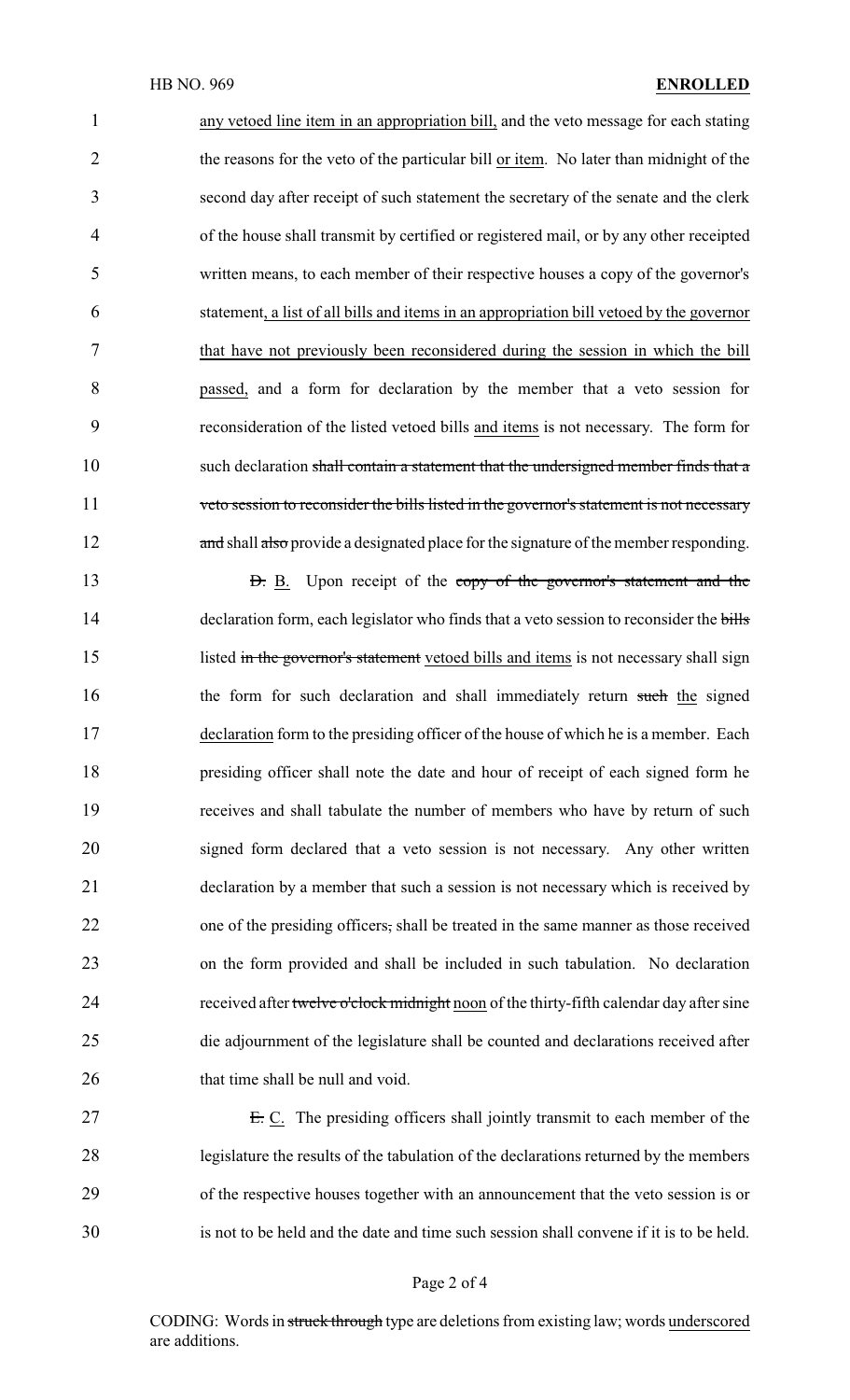1 No veto session shall be held if a majority of the elected members of either house 2 have declared in writing that a veto session is unnecessary.

 F. D. Unless a majority of the elected members of either house has declared in writing that a veto session is unnecessary, the legislature shall meet in veto session in the state capital at noon on the fortieth day following final adjournment of the most recent session, as provided in Article III, Section 18 of the Constitution of Louisiana to consider all bills and items vetoed by the governor not previously reconsidered by the legislature during the session in which the vetoed bill or item in 9 an appropriations bill passed. If the fortieth day falls on Sunday, the session shall convene at noon on the succeeding Monday. No veto session shall exceed five 11 calendar days, and any veto session may be finally adjourned prior to the end of the fifth day upon the vote of two-thirds of the elected members of each house.

 E. However, if a veto session is to be held and the time period for the conduct of the veto session occurs during a regular or extraordinary session of the legislature, the legislature may reconsider all bills and items vetoed by the governor not previously reconsidered by the legislature during the session in which the vetoed 17 bill or item in an appropriations bill passed as part of the business of that regular or 18 extraordinary session during the time period set forth in Article III, Section 18(C) of the Constitution of Louisiana without the necessity of convening a separate veto 20 session.

21 <del>G.</del> F. A law enacted with the approval of a vetoed bill <u>or item by two-thirds</u> 22 of the elected members of each house during a veto session shall take effect on the 23 sixtieth day after final adjournment of the session in which it was originally finally 24 passed by both houses, unless such Act contains a different effective date as provided 25 in Article III, Section 19 of the Constitution of Louisiana. If the Act contains a 26 different specific effective date, it shall become effective on said date, unless the date 27 is prior to the time of approval by both houses during a veto session by the required 28 vote, in which case it shall become effective upon such approval.

29 Section 2. The provisions of R.S. 24:10(A), (B), (C), (D), and (F) as amended and 30 reenacted by this Act shall become effective on August 1, 2022.

Page 3 of 4

CODING: Words in struck through type are deletions from existing law; words underscored are additions.